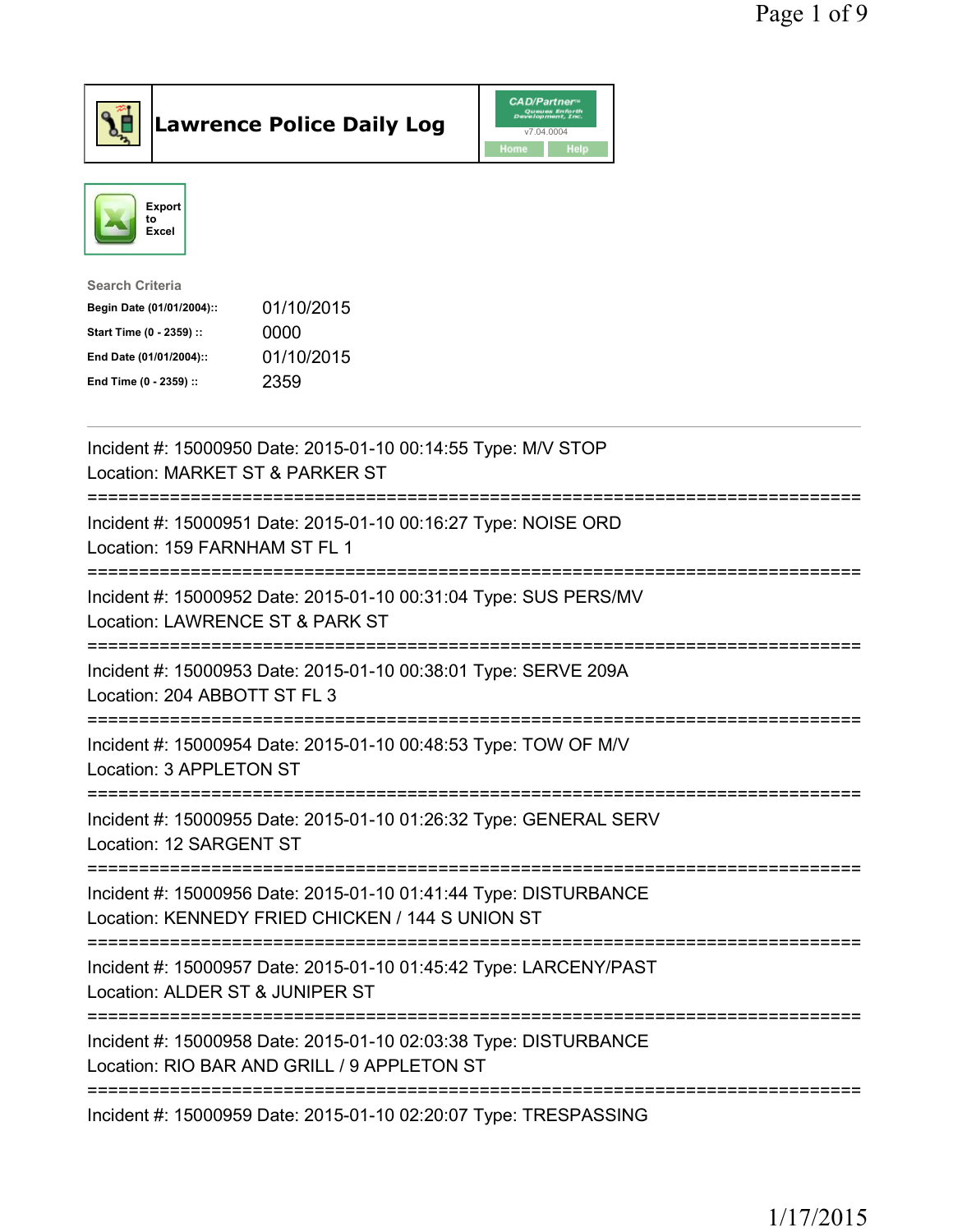| Location: 129 WATER ST FL 1                                                                                                   |
|-------------------------------------------------------------------------------------------------------------------------------|
| Incident #: 15000960 Date: 2015-01-10 02:30:19 Type: A&B PAST<br>Location: 401 CANAL ST                                       |
| Incident #: 15000961 Date: 2015-01-10 02:40:08 Type: NOISE ORD<br>Location: 13 OHIO AV FL 2                                   |
| Incident #: 15000962 Date: 2015-01-10 02:41:30 Type: AUTO ACC/NO PI<br>Location: MARSTON ST                                   |
| Incident #: 15000963 Date: 2015-01-10 03:10:11 Type: M/V STOP<br>Location: ESSEX ST & FRANKLIN ST                             |
| Incident #: 15000964 Date: 2015-01-10 03:22:46 Type: MEDIC SUPPORT<br>Location: 365 HAMPSHIRE ST                              |
| Incident #: 15000965 Date: 2015-01-10 03:26:40 Type: DISTURBANCE<br>Location: 101 HOWARD ST FL 3                              |
| Incident #: 15000966 Date: 2015-01-10 03:36:08 Type: TRANSPORT<br>Location: JUVENILE LOCKUP / LOWELL MASS                     |
| Incident #: 15000967 Date: 2015-01-10 03:40:37 Type: NOISE ORD<br>Location: 173 HIGH ST                                       |
| Incident #: 15000968 Date: 2015-01-10 04:28:16 Type: TOW/REC/STOL<br>Location: 4 BERNARD AV                                   |
| ;======================<br>Incident #: 15000969 Date: 2015-01-10 04:28:50 Type: DRUG OVERDOSE<br>Location: 362 HOWARD ST FL 1 |
| Incident #: 15000970 Date: 2015-01-10 04:36:43 Type: AUTO ACC/NO PI<br>Location: 62 AVON ST                                   |
| Incident #: 15000971 Date: 2015-01-10 04:54:56 Type: HIT & RUN M/V<br>Location: BROADWAY & ESSEX ST                           |
| Incident #: 15000972 Date: 2015-01-10 05:13:20 Type: NOISE ORD<br>Location: 157 SPRUCE ST FL 3RD                              |
| Incident #: 15000973 Date: 2015-01-10 05:13:48 Type: DISTURBANCE<br>Location: 372 ELM ST #46                                  |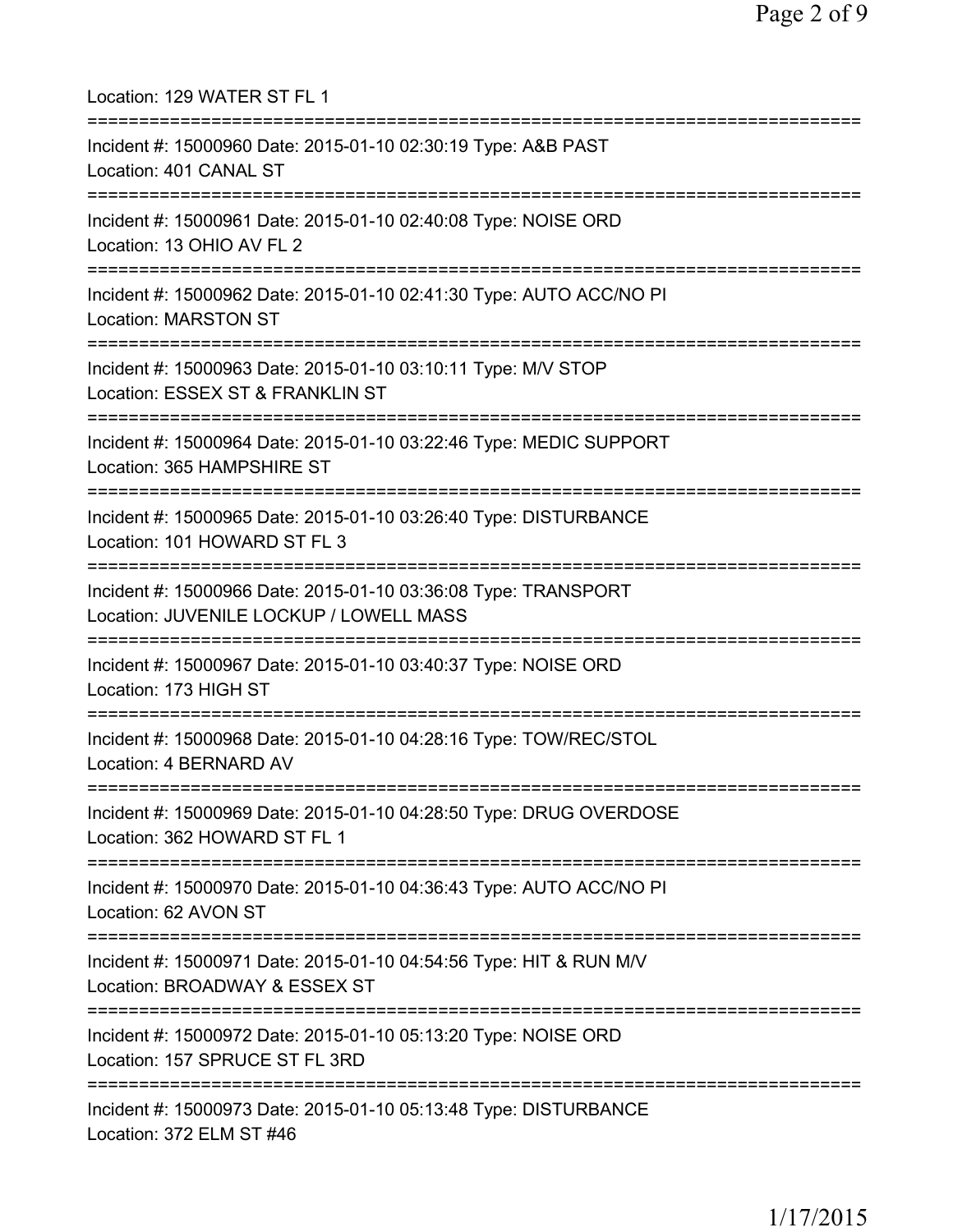| ==========================<br>============                                                                                     |
|--------------------------------------------------------------------------------------------------------------------------------|
| Incident #: 15000974 Date: 2015-01-10 06:07:47 Type: DISTURBANCE<br>Location: 42 SARGENT ST<br>==============<br>============= |
| Incident #: 15000975 Date: 2015-01-10 06:17:51 Type: ALARMS<br>Location: 52 AMHERST ST                                         |
| Incident #: 15000976 Date: 2015-01-10 07:10:19 Type: GENERAL SERV<br>Location: PLONOWSKI FUNERAL HOME / 180 JACKSON ST         |
| Incident #: 15000977 Date: 2015-01-10 07:36:14 Type: WARRANT SERVE<br>Location: 395 LOWELL ST                                  |
| Incident #: 15000978 Date: 2015-01-10 07:45:13 Type: EMERGENCY209A<br>Location: 204 ABBOTT ST FL 3RD                           |
| Incident #: 15000979 Date: 2015-01-10 08:13:03 Type: ALARMS<br>Location: VECINA BEAUTY SUPPLY / 196 BROADWAY                   |
| Incident #: 15000981 Date: 2015-01-10 09:16:16 Type: LOST PROPERTY<br>Location: 77 ALDER ST                                    |
| =====================<br>Incident #: 15000980 Date: 2015-01-10 09:16:23 Type: 209A/SERVE<br>Location: 72 FOSTER ST             |
| Incident #: 15000982 Date: 2015-01-10 09:29:53 Type: ALARM/BURG<br>Location: PARTHUM SCHOOL / 255 E HAVERHILL ST               |
| Incident #: 15000983 Date: 2015-01-10 09:31:21 Type: ALARM/BURG<br>Location: 250 CANAL ST                                      |
| Incident #: 15000984 Date: 2015-01-10 09:34:55 Type: STOL/MV/PAS<br>Location: 28 HAMILTON ST                                   |
| Incident #: 15000985 Date: 2015-01-10 10:03:02 Type: ANIMAL COMPL<br>Location: 220 MERRIMACK ST                                |
| Incident #: 15000986 Date: 2015-01-10 10:09:32 Type: B&E/MV/PAST<br>Location: 6 HOBSON ST #2                                   |
| Incident #: 15000987 Date: 2015-01-10 10:39:08 Type: 209A/SERVE<br>Location: 204 ABBOTT ST                                     |
|                                                                                                                                |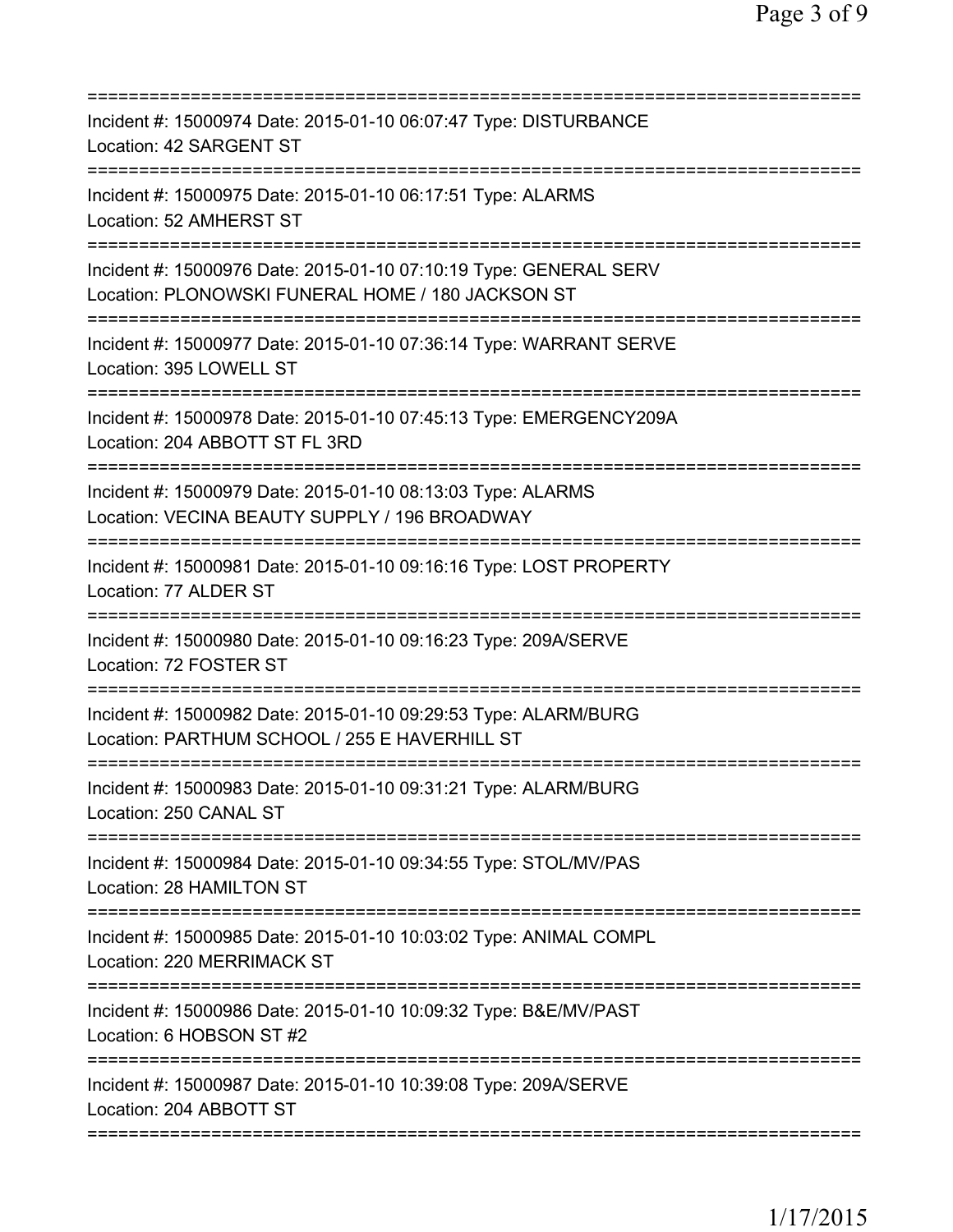| Incident #: 15000988 Date: 2015-01-10 10:43:32 Type: FIGHT<br>Location: 305 HAMPSHIRE ST                                                          |
|---------------------------------------------------------------------------------------------------------------------------------------------------|
| Incident #: 15000989 Date: 2015-01-10 10:47:39 Type: MAL DAMAGE<br>Location: B.G. PECK COMPANY, INC / 50 SHEPARD ST<br>========================== |
| Incident #: 15000990 Date: 2015-01-10 10:52:57 Type: AUTO ACC/NO PI<br>Location: AMES ST & LOWELL ST                                              |
| Incident #: 15000991 Date: 2015-01-10 11:14:15 Type: ALARM/BURG<br>Location: ORNEUS RESD / 86 SUNRAY ST                                           |
| ==========================<br>Incident #: 15000992 Date: 2015-01-10 11:14:48 Type: MV/BLOCKING<br>Location: 265 LOWELL ST                         |
| Incident #: 15000993 Date: 2015-01-10 11:16:04 Type: B&E/MV/PAST<br>Location: 23 KENDALL ST                                                       |
| Incident #: 15000994 Date: 2015-01-10 11:17:48 Type: ALARMS<br>Location: CAPOLA RES / 10 NORRIS ST                                                |
| Incident #: 15000995 Date: 2015-01-10 12:09:15 Type: SHOPLIFTING<br>Location: 77 WINTHROP AV                                                      |
| Incident #: 15000996 Date: 2015-01-10 12:33:20 Type: UNWANTEDGUEST<br>Location: 805 ESSEX ST FL 3                                                 |
| Incident #: 15000997 Date: 2015-01-10 12:33:32 Type: A&B PAST<br>Location: 169 HAVERHILL ST #APT 3                                                |
| ============================<br>Incident #: 15000998 Date: 2015-01-10 13:07:39 Type: UNATENEDCHILD<br>Location: 126 FRANKLIN ST                   |
| Incident #: 15000999 Date: 2015-01-10 13:08:54 Type: ALARMS<br>Location: PARTHUM / 258 E HAVERHILL ST                                             |
| Incident #: 15001000 Date: 2015-01-10 13:10:55 Type: DISTURBANCE<br>Location: 49 WILLOW ST FL 2NDFL                                               |
| Incident #: 15001001 Date: 2015-01-10 13:23:11 Type: INVESTIGATION<br>Location: 50 SHEPARD ST                                                     |
| ================================<br>Incident #: 15001002 Date: 2015-01-10 13:29:46 Type: ALARMS                                                   |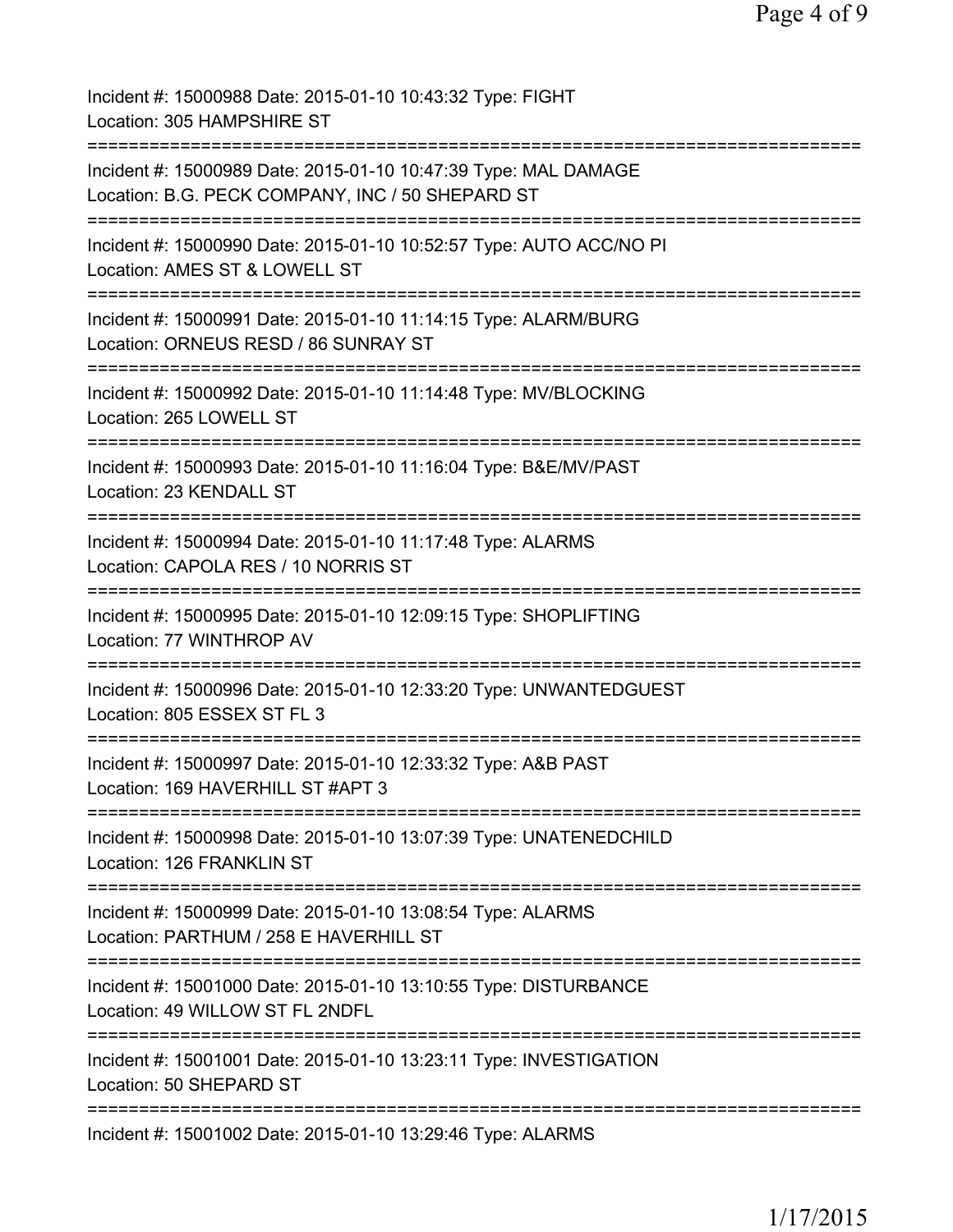| Location: 18 FRANKLIN ST<br>===========================                                                                                 |
|-----------------------------------------------------------------------------------------------------------------------------------------|
| Incident #: 15001003 Date: 2015-01-10 13:41:02 Type: DOMESTIC/PROG<br>Location: 20 SAVOIE AV<br>=================                       |
| Incident #: 15001005 Date: 2015-01-10 13:44:13 Type: LARCENY/PAST<br>Location: 167 S UNION ST                                           |
| Incident #: 15001004 Date: 2015-01-10 13:44:43 Type: SUICIDE ATTEMPT<br>Location: 129 GARDEN ST FL 1STFL<br>=========================== |
| Incident #: 15001006 Date: 2015-01-10 13:48:23 Type: DISTURBANCE<br>Location: 204 OSGOOD ST FL 1ST FL<br>==========================     |
| Incident #: 15001007 Date: 2015-01-10 13:51:30 Type: INVESTIGATION<br>Location: 167 S UNION ST                                          |
| Incident #: 15001008 Date: 2015-01-10 13:56:29 Type: UNKNOWN PROB<br>Location: 28 ALBION ST FL 2NDFL                                    |
| Incident #: 15001009 Date: 2015-01-10 13:59:24 Type: DOMESTIC/PROG<br>Location: JACQUELINE'S GROCERY / 199 SALEM ST                     |
| Incident #: 15001010 Date: 2015-01-10 14:22:00 Type: AUTO ACC/NO PI<br>Location: BROADWAY & PARK ST<br>===================              |
| Incident #: 15001012 Date: 2015-01-10 14:37:36 Type: ALARMS<br>Location: VOLTEK / 100 SHEPARD ST                                        |
| Incident #: 15001011 Date: 2015-01-10 14:37:38 Type: MEDIC SUPPORT<br>Location: 120 BOWDOIN ST FL 1                                     |
| Incident #: 15001013 Date: 2015-01-10 14:57:39 Type: AUTO ACC/NO PI<br>Location: 148 MARGIN ST                                          |
| ===================================<br>Incident #: 15001014 Date: 2015-01-10 15:03:53 Type: 209A/SERVE<br>Location: 15 CRAWFORD ST      |
| ===================================<br>Incident #: 15001015 Date: 2015-01-10 15:27:44 Type: STOL/MV/PAS<br>Location: 122 OAKWOOD AV     |
| Incident #: 15001016 Date: 2015-01-10 15:32:52 Type: ALARM/HOLD<br>Location: POCINA RESD / 48 OLIVE AV                                  |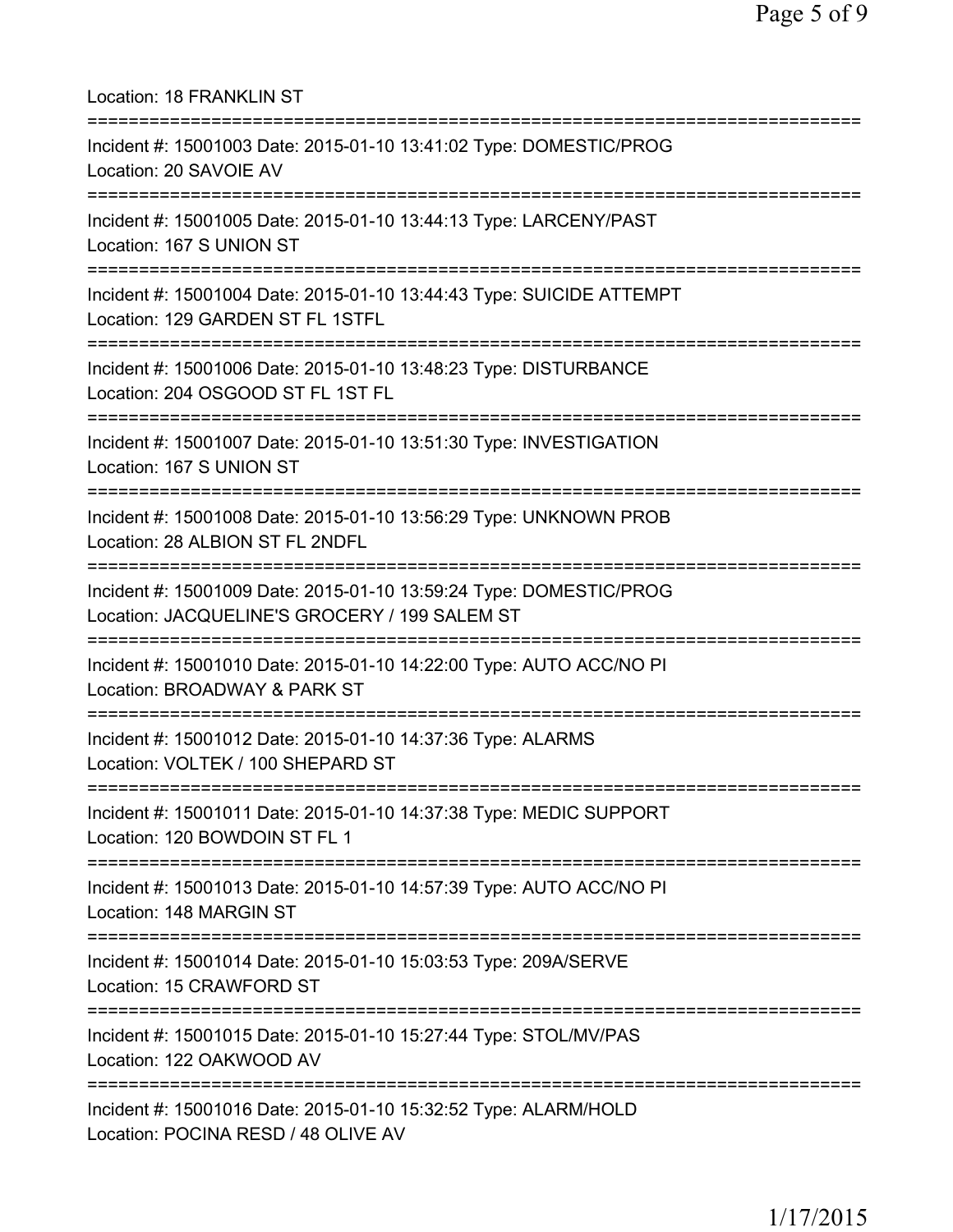| Incident #: 15001017 Date: 2015-01-10 15:37:09 Type: TRESPASSING<br>Location: ESSEX ST & MILL ST<br>=======================                      |
|--------------------------------------------------------------------------------------------------------------------------------------------------|
| Incident #: 15001018 Date: 2015-01-10 15:49:16 Type: HIT & RUN M/V<br>Location: 40 FAIRMONT ST                                                   |
| Incident #: 15001019 Date: 2015-01-10 16:02:17 Type: ALARM/BURG<br>Location: LEVASER / 10 NELSON ST                                              |
| Incident #: 15001021 Date: 2015-01-10 16:04:24 Type: LOST PROPERTY<br>Location: 393 CHESTNUT ST #115                                             |
| Incident #: 15001020 Date: 2015-01-10 16:09:05 Type: SUS PERS/MV<br>Location: 42 TOWER HILL ST                                                   |
| Incident #: 15001022 Date: 2015-01-10 16:35:27 Type: HIT & RUN M/V<br>Location: FERRY ST & SAXONIA AV<br>==========================              |
| Incident #: 15001023 Date: 2015-01-10 17:09:14 Type: AUTO ACC/NO PI<br>Location: BROADWAY & CONCORD ST<br>=====================                  |
| Incident #: 15001024 Date: 2015-01-10 17:30:28 Type: ALARM/BURG<br>Location: 599 CANAL ST                                                        |
| Incident #: 15001025 Date: 2015-01-10 17:50:48 Type: A&B PAST<br>Location: 8 WASHINGTON WY                                                       |
| Incident #: 15001026 Date: 2015-01-10 17:52:14 Type: AUTO ACC/PI<br>Location: AMESBURY ST & CANAL ST                                             |
| ====================================<br>Incident #: 15001027 Date: 2015-01-10 17:56:20 Type: LARCENY/PAST<br>Location: MERRIMACK ST & S BROADWAY |
| Incident #: 15001028 Date: 2015-01-10 18:11:42 Type: ABAND MV<br>Location: AUBURN ST & BENNINGTON ST                                             |
| Incident #: 15001029 Date: 2015-01-10 18:13:04 Type: NOTIFICATION<br>Location: 73 HAWLEY ST #2                                                   |
| Incident #: 15001030 Date: 2015-01-10 18:14:41 Type: ALARM/BURG<br>Location: 33 HOFFMAN AV                                                       |
|                                                                                                                                                  |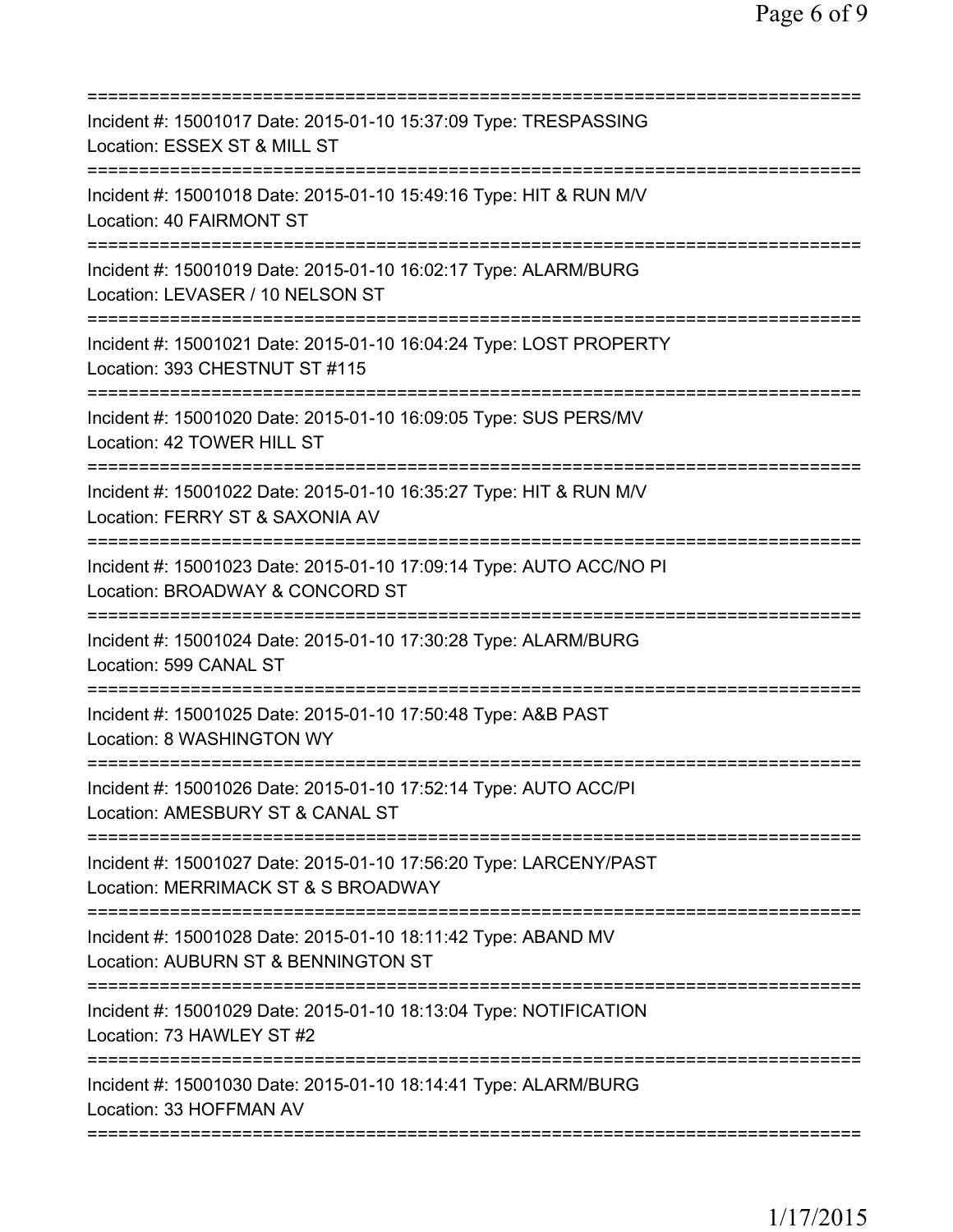| Incident #: 15001031 Date: 2015-01-10 18:22:16 Type: DOMESTIC/PAST<br>Location: 320 LAWRENCE ST FL 2         |
|--------------------------------------------------------------------------------------------------------------|
| Incident #: 15001032 Date: 2015-01-10 18:27:39 Type: ALARM/BURG<br>Location: 469 HAMPSHIRE ST                |
| Incident #: 15001033 Date: 2015-01-10 18:32:15 Type: M/V STOP<br>Location: LAWRENCE ST & TRENTON ST          |
| Incident #: 15001034 Date: 2015-01-10 18:40:25 Type: DISTURBANCE<br>Location: 68 BOWDOIN ST FL 1             |
| Incident #: 15001035 Date: 2015-01-10 18:40:45 Type: AUTO ACC/PI<br>Location: 416 BROADWAY                   |
| Incident #: 15001036 Date: 2015-01-10 18:55:34 Type: MEDIC SUPPORT<br>Location: DENTAL DREAMS / 700 ESSEX ST |
| Incident #: 15001037 Date: 2015-01-10 19:01:44 Type: DISTURBANCE<br>Location: 57 BUTLER ST FL 1ST            |
| Incident #: 15001038 Date: 2015-01-10 19:06:31 Type: DOMESTIC/PROG<br>Location: 16 CORNISH ST FL 2           |
| Incident #: 15001039 Date: 2015-01-10 19:07:45 Type: AUTO ACC/NO PI<br>Location: ARLINGTON ST & LAWRENCE ST  |
| Incident #: 15001040 Date: 2015-01-10 19:12:07 Type: ROBBERY PAST<br>Location: 575 COMMON ST                 |
| Incident #: 15001042 Date: 2015-01-10 19:17:52 Type: ALARM/BURG<br>Location: MATOS RESIDENCE / 16 ALLYN TER  |
| Incident #: 15001041 Date: 2015-01-10 19:18:00 Type: ALARM/BURG<br>Location: 16 ALLYN TER                    |
| Incident #: 15001043 Date: 2015-01-10 19:28:35 Type: 911 HANG UP<br>Location: 193 BRUCE ST #16               |
| Incident #: 15001044 Date: 2015-01-10 20:07:03 Type: UNWANTEDGUEST<br>Location: 17 FARLEY ST FL 2            |
| Incident #: 15001045 Date: 2015-01-10 20:22:03 Type: M/V STOP                                                |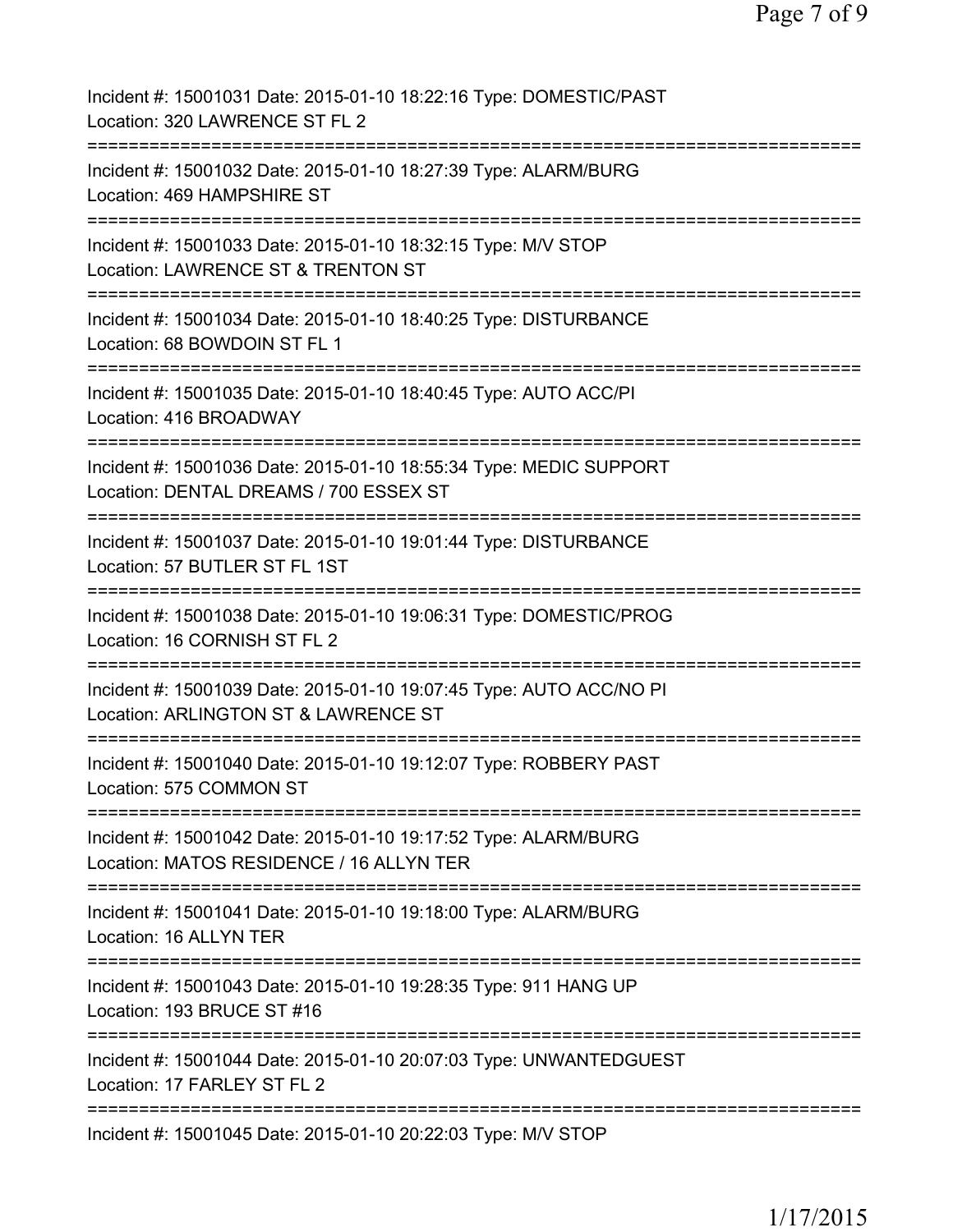| Location: HAVERHILL ST & LAWRENCE ST                                                                                                  |
|---------------------------------------------------------------------------------------------------------------------------------------|
| Incident #: 15001046 Date: 2015-01-10 20:29:36 Type: M/V STOP<br>Location: FOSTER ST & SALEM ST                                       |
| Incident #: 15001047 Date: 2015-01-10 20:31:42 Type: UNWANTEDGUEST<br>Location: 233 JACKSON ST #4                                     |
| Incident #: 15001048 Date: 2015-01-10 20:38:05 Type: M/V STOP<br>Location: PARKER ST & SALEM ST                                       |
| Incident #: 15001049 Date: 2015-01-10 21:07:25 Type: DISTURBANCE<br>Location: 356 JACKSON ST FL 1<br>================================ |
| Incident #: 15001050 Date: 2015-01-10 21:10:43 Type: ASSSIT OTHER PD<br>Location: 73 HAWLEY ST<br>---------------------------         |
| Incident #: 15001051 Date: 2015-01-10 21:25:18 Type: FIRE<br>Location: 2 AMESBURY ST<br>.-------------------------------              |
| Incident #: 15001052 Date: 2015-01-10 21:33:17 Type: DISTURBANCE<br>Location: 19 WINTER ST                                            |
| Incident #: 15001053 Date: 2015-01-10 21:53:12 Type: CK WELL BEING<br>Location: 169 HAVERHILL ST #7                                   |
| Incident #: 15001054 Date: 2015-01-10 21:58:19 Type: NOISE ORD<br>Location: ANDOVER ST & S UNION ST                                   |
| Incident #: 15001055 Date: 2015-01-10 22:01:38 Type: AUTO ACC/UNK PI<br>Location: LASALLE AV & S BROADWAY                             |
| Incident #: 15001056 Date: 2015-01-10 22:02:56 Type: TRESPASSING<br>Location: 19 WINTER ST                                            |
| Incident #: 15001057 Date: 2015-01-10 22:52:42 Type: ALARM/BURG<br>Location: 250 S BROADWAY                                           |
| Incident #: 15001058 Date: 2015-01-10 22:58:59 Type: DOMESTIC/PAST<br>Location: RIVER POINT APT / 333 WINTHROP AV #1106 FL BLDG 102   |
| Incident #: 15001059 Date: 2015-01-10 23:02:52 Type: NOISE ORD<br>Location: 5 BROOKFIELD ST FL 1                                      |